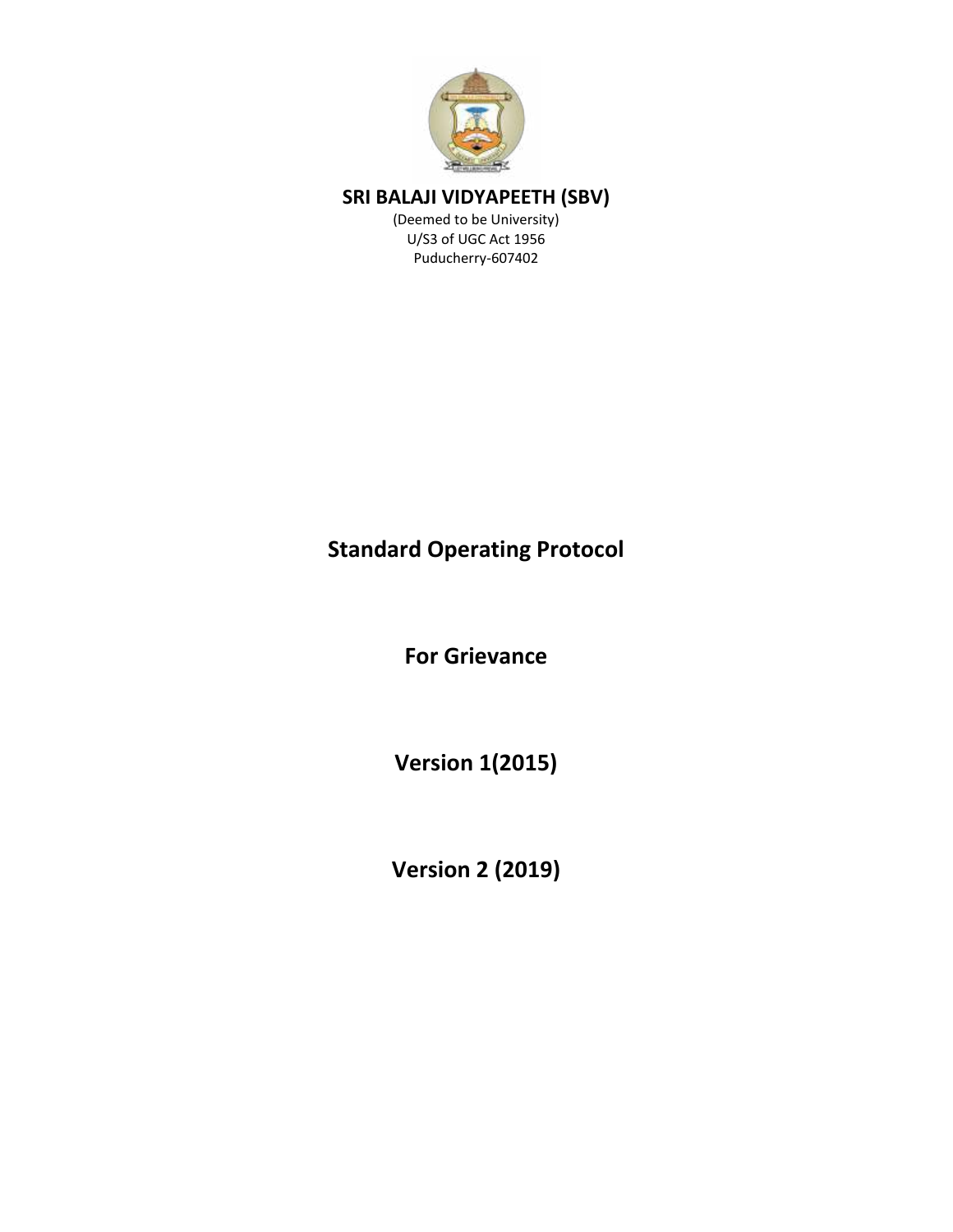

(Deemed to be University) U/S3 of UGC Act 1956 Puducherry-607402

# **GRIEVANCE REDRESSAL CELL STANDARD OPERATING PROCEDURE**

| <b>Version Number: SOP/IQAC</b> | Date: 15.10.2015 | <b>Prepared by IQAC</b> |
|---------------------------------|------------------|-------------------------|
| <b>Anti-Ragging</b>             |                  |                         |

## **PURPOSE:**

The purpose of this Standard Operating Procedure is to track the activities of the committees in providing guidance for addressing student grievances, as prescribed by the statutory bodies, Government and SBV.

## **SCOPE:**

- To state a clear and fair process for students in order to raise a grievance, and to identify the persons responsible for settling such issues pertaining to the grievance.
- To realize the primary needs of the students and staff and secure as protected civil liberties for everybody, A grievance redressal cell would be promulgated.
- To maintain compliance with the regulatory/statutory requirements
- To provide a forum for ensuring appropriate and timely review and objectivized resolution of student related grievances.
- To identify the educational needs of the grievance redressal committees and organizations.

## **RESPONSIBILITIES:**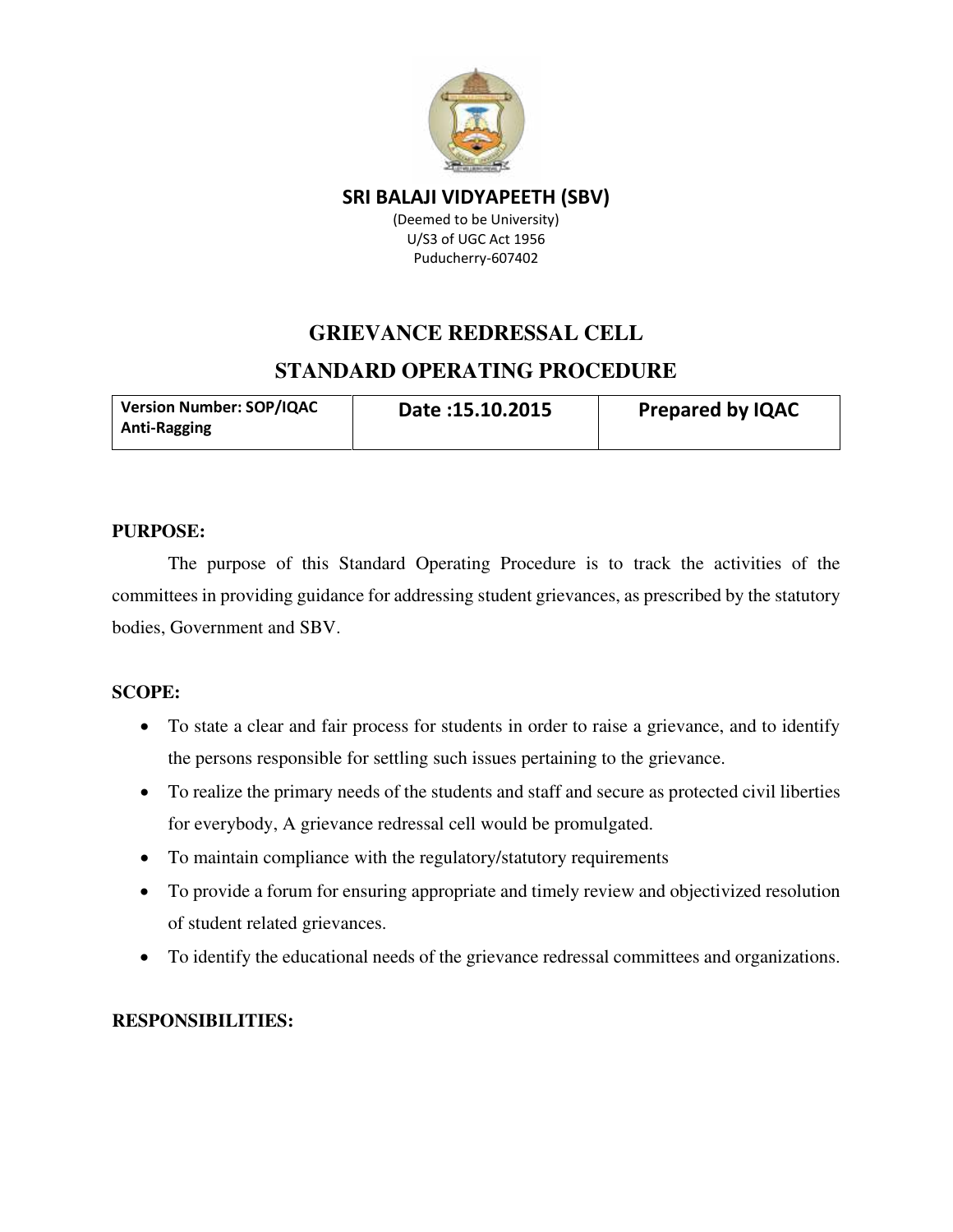

(Deemed to be University) U/S3 of UGC Act 1956 Puducherry-607402

• Receiving and reviewing all of the complaints dispatched from the office of Grievance Redressal Committee meeting based on meetings and information related to Grievance Redressal Portal (www.sbv.ac.in).

## **ACCOUNTABILITY:**

The decisions are communicated by the Convener (in writing) in the prescribed format, for both online and offline procedures, as prescribed by SBV from time to time.

## **PROCEDURE:**

.

### **1. OFFLINE:**

#### **Quorum requirement for meeting:**

For review of each proceeding, the quorum of Grievance Redressal Cell has members with the following representations:

The student grievances are reviewed at regular intervals. (Once in three months)

#### **Schedule of grievance redressal cell committee meetings**

The meeting will be held on the last Saturday of every third month.

- **2. ONLINE:** 
	- The students would register their complaint through online portal where complaint tickets would be generated with particular reference to the corresponding institute.
	- The committee member will take the necessary steps to solve the problems.

## **Decision Making Process of Grievance Redressal Cell**

• Members would discuss the various issues prior to arriving at a unanimous decision.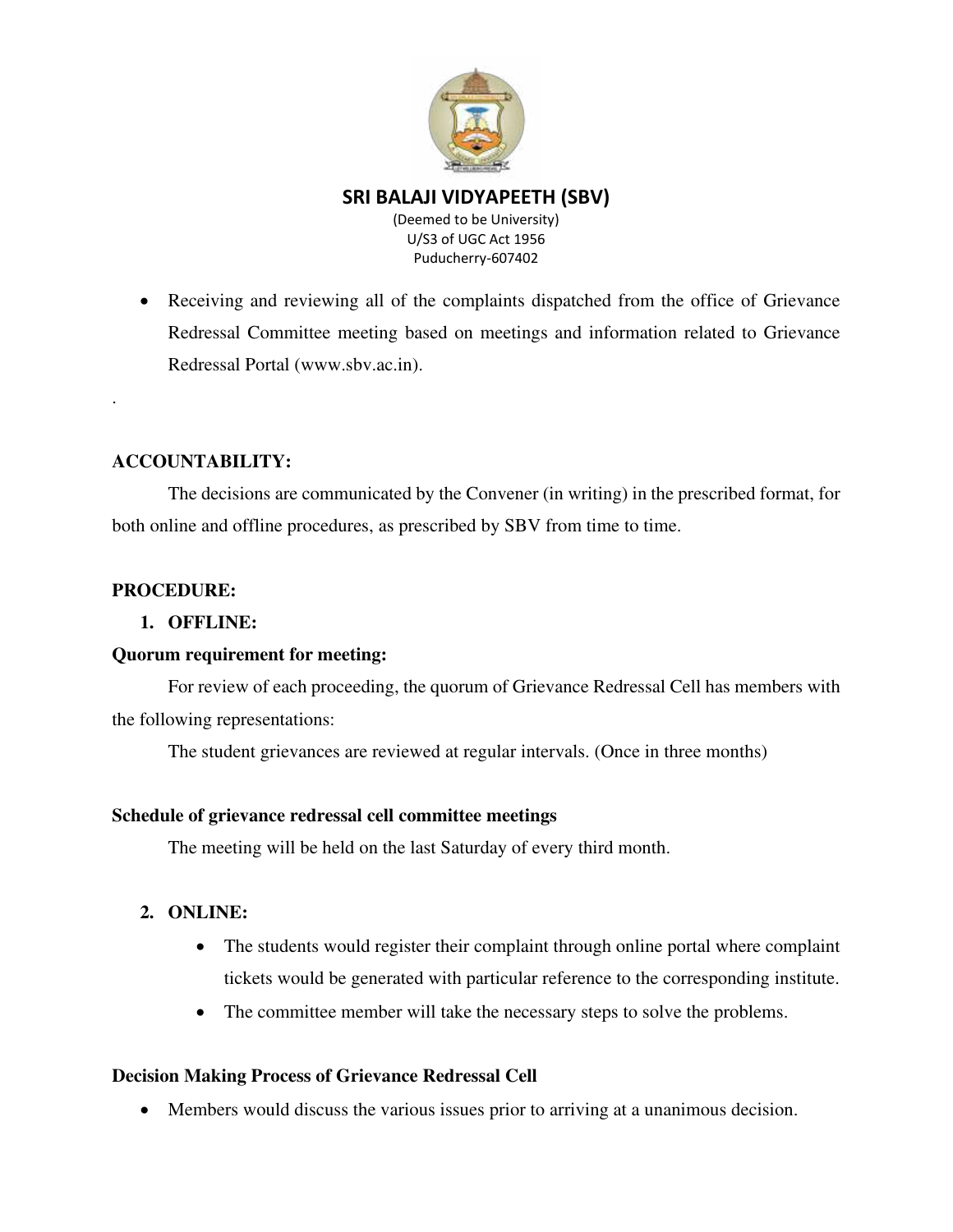

(Deemed to be University) U/S3 of UGC Act 1956 Puducherry-607402

- The decision would be taken only at meetings where quorum is confirmed.
- The decision may be to approve, turn down or revise the proposal of activities.

#### **Documents to be maintained at the Grievance Redressal Cell include:**

- The constitution and composition of the Grievance Redressal Cell.
- Standard operating procedure of the Grievance Redressal Cell.
- Notification, Agenda, minutes of the meeting, Action taken report and Feedback would be documented.
- The documents of Grievance Redressal Cell activities till date should be maintained under the custody of Member Secretary and the Chairperson has to be appraised of all information related to the process of documentation as well as the records.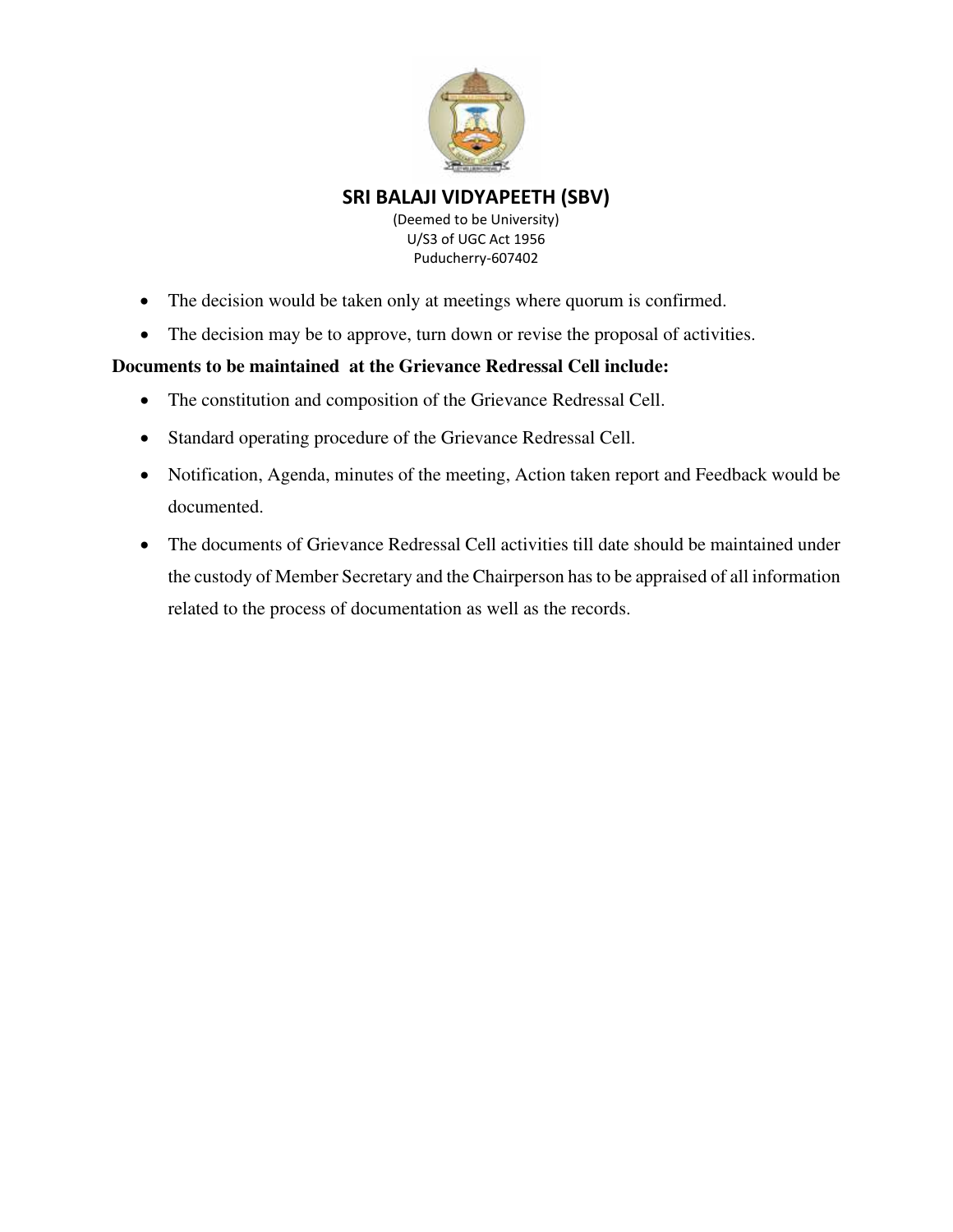

(Deemed to be University) U/S3 of UGC Act 1956 Puducherry-607402

## **GRIEVANCE REDRESSAL CELL**

## **STANDARD OPERATING PROCEDURE**

| <b>Version Number: SOP/IQAC</b> | Date: 19.12.2019 | <b>Prepared by IQAC</b> |
|---------------------------------|------------------|-------------------------|
| <b>Anti-Ragging</b>             |                  |                         |

#### **PURPOSE:**

The purpose of this Standard Operating Procedure is to track the activities of the committees in providing guidance for addressing student grievances, as prescribed by the statutory bodies, Government and SBV.

#### **SCOPE:**

- To state a clear and fair process for students in order to raise a grievance, and to identify the persons responsible for settling such issues pertaining to the grievance.
- To realize the primary needs of the students and staff and secure as protected civil liberties for everybody, A grievance redressal cell would be promulgated.
- To maintain compliance with the regulatory/statutory requirements
- To provide a forum for ensuring appropriate and timely review and objectivized resolution of student related grievances.
- To identify the educational needs of the grievance redressal committees and organizations.

## **RESPONSIBILITIES:**

.

• Receiving and reviewing all of the complaints dispatched from the office of Grievance Redressal Committee meeting based on meetings and information related to Grievance Redressal Portal (www.sbv.ac.in).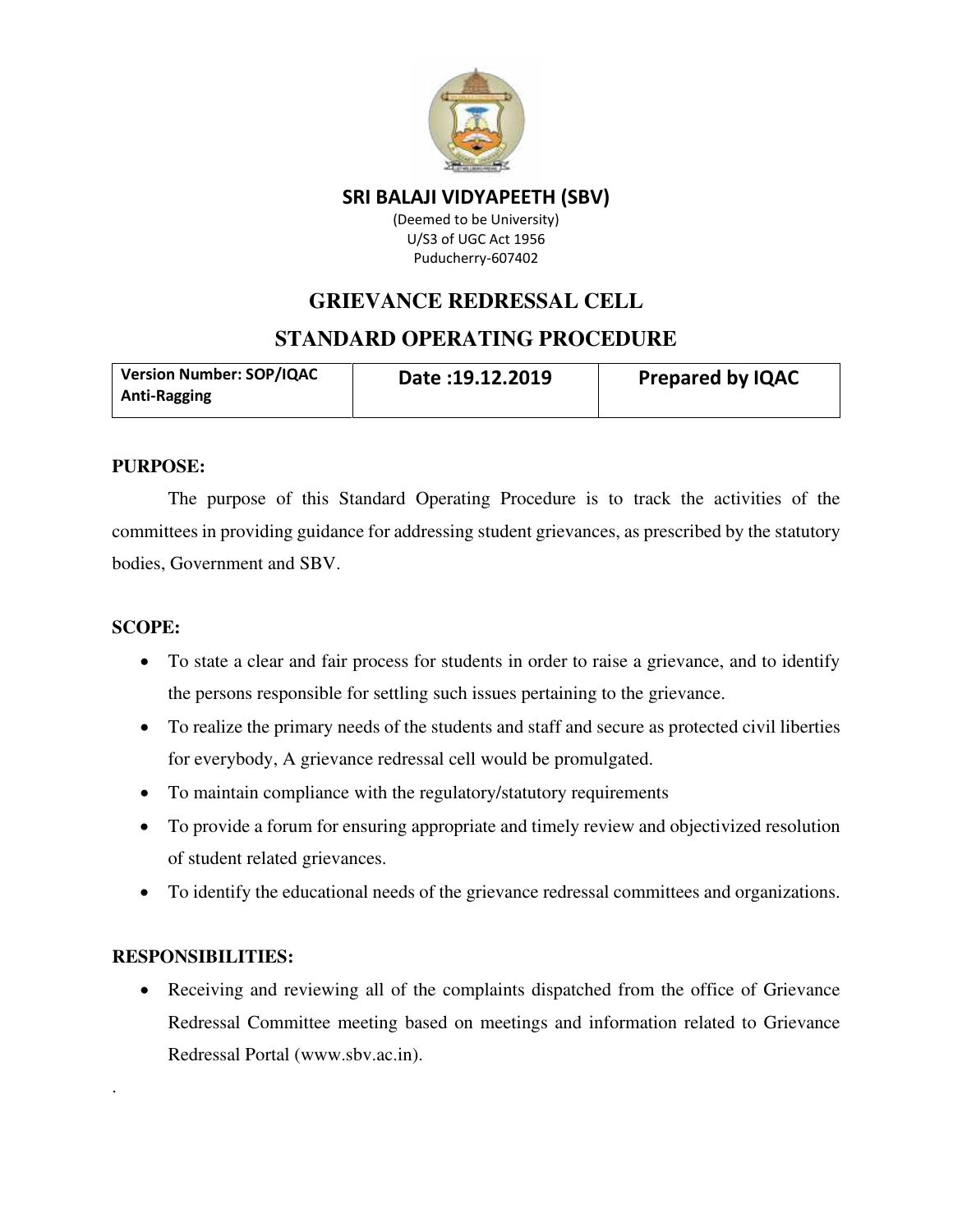

(Deemed to be University) U/S3 of UGC Act 1956 Puducherry-607402

## **ACCOUNTABILITY:**

The decisions are communicated by the Convener (in writing) in the prescribed format, for both online and offline procedures, as prescribed by SBV from time to time.

## **PROCEDURE:**

## **3. OFFLINE:**

#### **Quorum requirement for meeting:**

For review of each proceeding, the quorum of Grievance Redressal Cell has members with the following representations:

The student grievances are reviewed at regular intervals. (Once in three months)

#### **Schedule of grievance redressal cell committee meetings**

The meeting will be held on the last Saturday of every third month.

## **4. ONLINE:**

- The students would register their complaint through online portal where complaint tickets would be generated with particular reference to the corresponding institute.
- The committee member will take the necessary steps to solve the problems.

## **Decision Making Process of Grievance Redressal Cell**

- Members would discuss the various issues prior to arriving at a unanimous decision.
- The decision would be taken only at meetings where quorum is confirmed.
- The decision may be to approve, turn down or revise the proposal of activities.

#### **Documents to be maintained at the Grievance Redressal Cell include:**